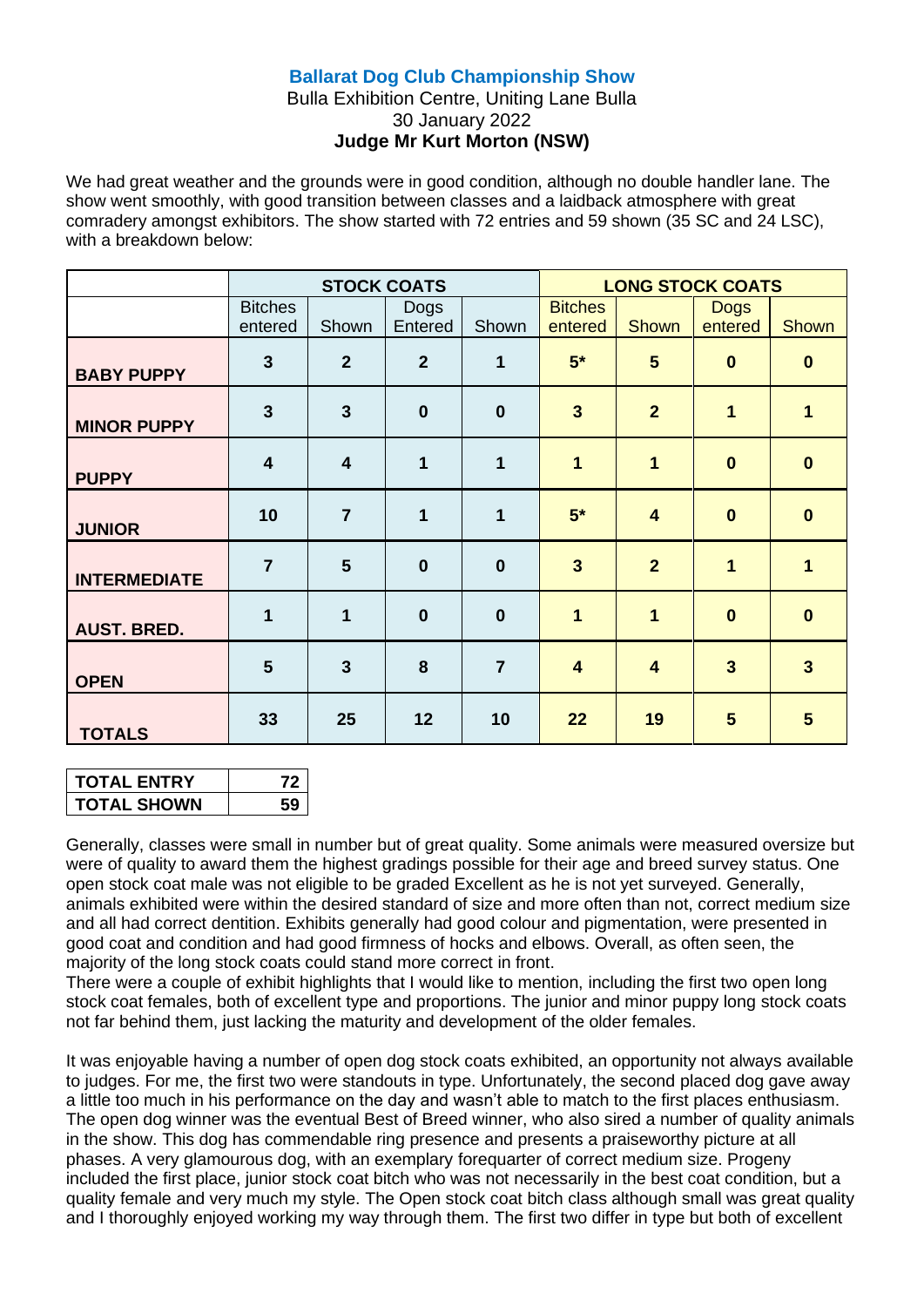quality with the first place maintaining her outline better throughout the class and on her way to R/U Best of Breed. I was delighted to see the group 5 judge award the BOB LSC R/U Best In Group.

Thank you to the club and committee for the opportunity to judge the first Victorian show of the year and for their hospitality. Thank you in particular to Cristine Begbie, Amanda Barr, Barb Blythe (steno extraordinaire), stewards Makaela and Arty, Ian Urie, Vince Tantaro and the show committee for a very enjoyable day. I would again like to thank those who entered and exhibited, it was a very enjoyable day.

#### **Cat Place Grad Exhibit Long Stock Coat Minor Puppy Dog**

### **1 1 VP TOLLERHUND GRYFFINDOR 21/06/2021 Mrs L Pretty S Eroica Ice Ice Baby D Grundelhardt Per Sempre** Y:0 M:7 D:9

### **Long Stock Coat Intermediate Dog**

**2 1 VG \*JARVINIA FIELDS OF GOLD 'A''Z' 18/03/2020 Mr P Lumley & Miss S Lee S Beautrae Xfactor D Ch. Stobar Yalina** Y:1 M:10 D:12 Height/Depth of Chest: 65.5/29. Very large, medium strong, substantial richly coloured and pigmented sable long stock coat male of very good type and slightly compact proportions. Strong masculine head, good expression with very good masking and eye colour. Slight Roman nose. Good neck, level wither, good topline, lightly steep croup of good length. Good fore where the upper arm could be longer and better angled. Very good hindquarter. Good fore and short underchest development. Correct going and coming. In movement shows very good balance maintaining a good outline where ideally both the reach and drive could be more expansive. Presented in very good coat condition.

### **Long Stock Coat Open Dog**

| 5 | 1              | <b>EXC</b> | *DERHARV THE FORCE IS STRONG 03/06/2018 Ms M Rovetto S Karabach<br>Night Force Az D Kanjelese High Priestess Az Y:3 M:7 D:27 Height/Depth<br>of Chest: 62/28. Medium size, medium strong, substantial black and gold long<br>stock coat male of very good type and slightly stretched proportions. Strong<br>masculine head, ideally the eye could be darker. Good neck, level wither, firm<br>back, good topline. The croup is of good lay but just slightly short. Very good<br>fore where the upper arm could be longer and very good hindquarter<br>angulation. Good fore and underchest development. Should stand more correct<br>in front. Correct going, slightly narrow coming. In movement shows balanced<br>reach and drive maintaining a firm outline. Ideally the reach could be more<br>expansive. Presented in very good coat condition                                                                                                                      |
|---|----------------|------------|----------------------------------------------------------------------------------------------------------------------------------------------------------------------------------------------------------------------------------------------------------------------------------------------------------------------------------------------------------------------------------------------------------------------------------------------------------------------------------------------------------------------------------------------------------------------------------------------------------------------------------------------------------------------------------------------------------------------------------------------------------------------------------------------------------------------------------------------------------------------------------------------------------------------------------------------------------------------------|
| 4 | $\overline{2}$ | <b>EXC</b> | *AUST CH LORDAVO ROYAL COMMANDER A'Z 16/11/2017 Miss K Raven<br>S Aust Ch Jayshell Glasgow Az D Aust Ch Zandrac Duchess Satine Kryze<br>Az Y:4 M:2 D:14 Height/Depth of Chest: 64.5/30. Above medium size, strong<br>and substantial black and gold long stock coat male of very good type and<br>proportions. Strong, expressive head, very good masking and dark eye.<br>Slightly short neck into a level wither, good topline, slightly short slightly steep<br>croup. Very good fore where the upper arm could be longer. Very good<br>hindquarter angulation. Good fore and underchest development. Should stand<br>more correct in front. Correct going, slightly narrow coming, elbows to firm. In<br>movement shows very good sequence of steps with balanced fore and<br>hindquarter reach where ideally the outline line could be better maintained<br>throughout the class. Presented in very good coat condition however should be<br>a little firmer overall. |
| 3 | 3              | <b>EXC</b> | *LENNY VOM TEAM ARMADA (GRC) 31/03/2017 Mr D Organ & Mrs L<br>Organ S Miracle Vom Shepherdland (Grc) D Gabana Feetback (Grc) Y:4<br>M:9 D:30 Height/Depth of Chest: 66.5/31. Oversize, black and gold long<br>stock coat male of good type and slightly stretched proportions. Good head,<br>with good masking and Roman nose, where ideally the foreface could be<br>stronger. Slightly short neck carried a little erect. Level wither, slight rise in the                                                                                                                                                                                                                                                                                                                                                                                                                                                                                                               |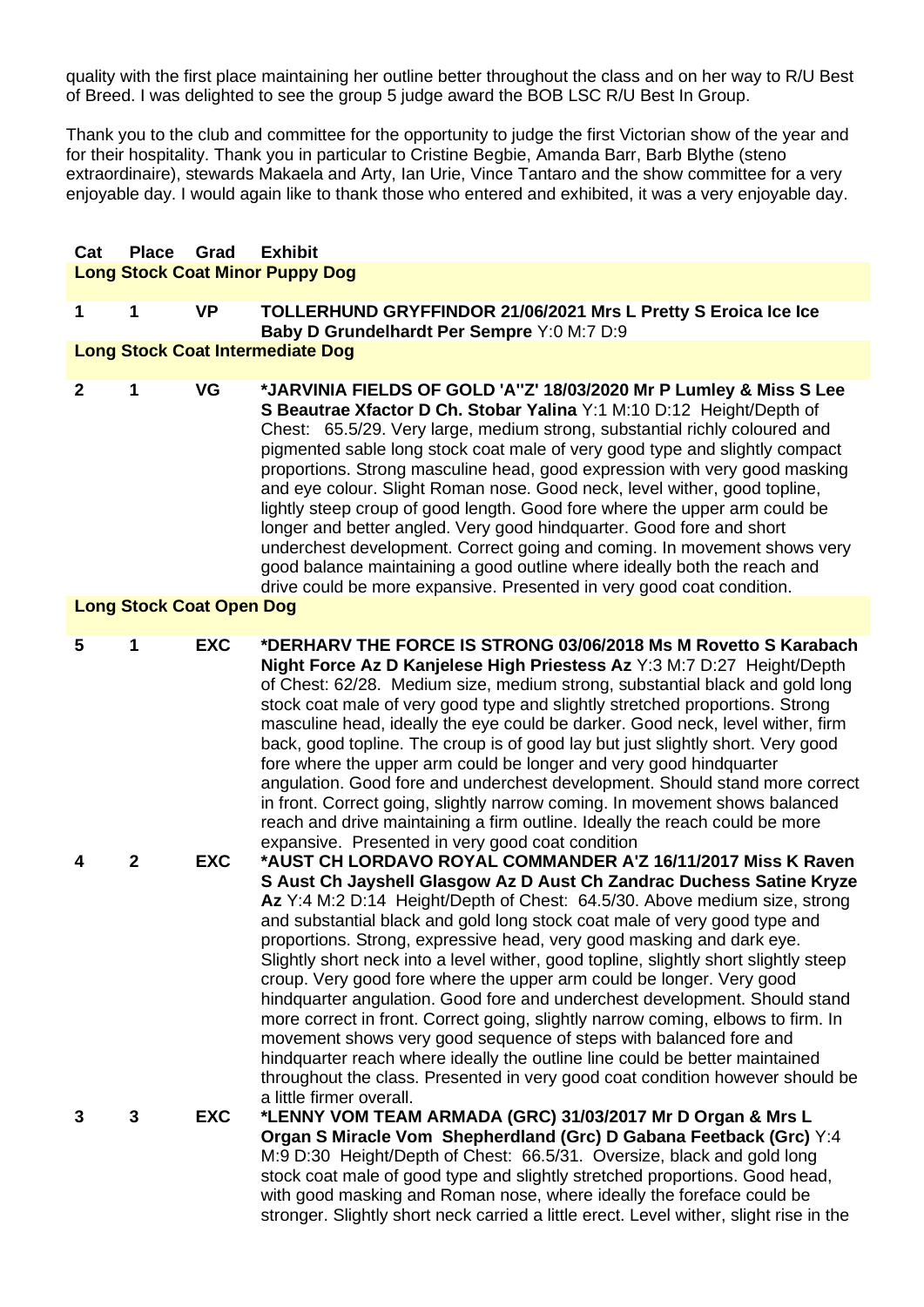back. Croup is just slightly short and slightly steep . Good fore where the upper arm could be longer. Slightly deep hindquarter angulation . Good fore and slightly short underchest. Stands not quite correct in front with long toes. Narrow going, elbows to firm coming. In movement shows very good sequence of steps maintaining a firm outline, however has a tendency to lift at the front and the reach and drive could be more expansive. Presented in very good condition.

### **Long Stock Coat Challenge Dog** 5<br> **Long Stock Coat Reserve Challenge Dog** 2 **Long Stock Coat Reserve Challenge Dog 2**

| <b>Long Stock Coat Baby Puppy Bitch</b> |                |           |                                                                                                                                                                                                                                                                                                                                                                                                                                                                                                                                                                                                                                                                                                                                                                                                                                                                               |  |
|-----------------------------------------|----------------|-----------|-------------------------------------------------------------------------------------------------------------------------------------------------------------------------------------------------------------------------------------------------------------------------------------------------------------------------------------------------------------------------------------------------------------------------------------------------------------------------------------------------------------------------------------------------------------------------------------------------------------------------------------------------------------------------------------------------------------------------------------------------------------------------------------------------------------------------------------------------------------------------------|--|
| 9                                       | 1              | <b>VP</b> | BRONBOREO DREAM ANGEL 21/09/2021 Shebelle Kennels S Wulkano-<br>Uno Von Schnitzerteam (Imp Hun) D Bronboreo Ginger Nina Y:0 M:4 D:9                                                                                                                                                                                                                                                                                                                                                                                                                                                                                                                                                                                                                                                                                                                                           |  |
| $\overline{7}$                          | $\overline{2}$ | <b>VP</b> | DERHARV GOLD CURRENCY 10/09/2021 Mrs H Kelly S Obama Du<br>Montison (Imp Deu) D Derharv Pure Blonde Y:0 M:4 D:20                                                                                                                                                                                                                                                                                                                                                                                                                                                                                                                                                                                                                                                                                                                                                              |  |
| 8                                       | 3              | <b>VP</b> | ALLINKA WILL OF THE FORCE 29/09/2021 Ms M Rovetto S Chili Della<br>Valcuvia (Imp Uk) D Ica Von Der Zenteiche Td (Imp Deu) Y:0 M:4 D:1                                                                                                                                                                                                                                                                                                                                                                                                                                                                                                                                                                                                                                                                                                                                         |  |
| 14                                      | 4              | <b>VP</b> | <b>CHIEFVON ANGEL 07/08/2020 Miss J Brancatisano &amp; Miss S</b><br>Brancatisano S Eroica Ice Ice Baby D Bhuachaille Fatal Attraction Y:1<br>M:5 D:23                                                                                                                                                                                                                                                                                                                                                                                                                                                                                                                                                                                                                                                                                                                        |  |
| 6                                       | 5              | <b>VP</b> | VANHARLEY DAYNA MADE ME DO IT 07/10/2021 D. Colson S Xander<br>vom Grabfeldgau (Imp Deu) D Vanharley Oakley Y:0 M:3 D:23                                                                                                                                                                                                                                                                                                                                                                                                                                                                                                                                                                                                                                                                                                                                                      |  |
|                                         |                |           | <b>Long Stock Coat Minor Puppy Bitch</b>                                                                                                                                                                                                                                                                                                                                                                                                                                                                                                                                                                                                                                                                                                                                                                                                                                      |  |
| 12                                      | 1              | <b>VP</b> | REICHUND JUMP THE DITCH (IMP NZ) 20/06/2021 Ms L AMLEHN J<br>MORRIS S Uk Ch Conbhairean Freddie (Imp Uk) D Reichund Ohso<br><b>Devious Y:0 M:7 D:10</b>                                                                                                                                                                                                                                                                                                                                                                                                                                                                                                                                                                                                                                                                                                                       |  |
| 11                                      | $\overline{2}$ | <b>VP</b> | RANDINKA RANDINKA TYPHON TESS 25/05/2021 Mr G Green S Chili<br>Della Valcuvia D Ran dinka Turkish Delight Y:0 M:8 D:5                                                                                                                                                                                                                                                                                                                                                                                                                                                                                                                                                                                                                                                                                                                                                         |  |
|                                         |                |           | <b>Long Stock Coat Puppy Bitch</b>                                                                                                                                                                                                                                                                                                                                                                                                                                                                                                                                                                                                                                                                                                                                                                                                                                            |  |
| 13                                      |                |           | BRONBOREO WALKAWAY 01/04/2021 Ms M Rovetto S Wulkano-Uno Von<br>Schnitzerteam (Imp Hun) D Seigen Hayos Asha Y:0 M:9 D:29 Height/Depth<br>of Chest:                                                                                                                                                                                                                                                                                                                                                                                                                                                                                                                                                                                                                                                                                                                            |  |
|                                         |                |           | <b>Long Stock Coat - Junior Bitch</b>                                                                                                                                                                                                                                                                                                                                                                                                                                                                                                                                                                                                                                                                                                                                                                                                                                         |  |
| 16                                      | 1              | VG        | BODECKA OOH LA LA AZ 11/10/2020 Mrs J Joseph S Chili Della Valcuvia<br>D Bodecka Mayhem Y:1 M:3 D:19 Height/Depth of Chest: 60/27.5 Large,<br>medium strong, substantial, black and gold long stock coat female of very good<br>type and proportions. Strong but feminine head where ideally the eye could be<br>darker. Good neck, high wither, firm back, well laid but slightly short. Very good<br>fore and hindquarter angulation. Good fore and underchest development.<br>Slightly wide going, correct coming. In movement shows balance with very<br>good reach and drive, with a good sequence of steps maintaining a firm<br>outline. Presented not in the best coat condition.                                                                                                                                                                                     |  |
| 17                                      | $\mathbf{2}$   | VG        | DERHARV GOLD LEGACY A Z 01/09/2020 Mrs H Kelly S *Karabach Night<br>Force D *Derharv Generation Gold Y:1 M:4 D:29 Height/Depth of Chest:<br>59/25. Large, medium strong sable long stock coat female of slightly stretched<br>proportions and very good type. Feminine head, where the foreface could be<br>stronger. Good neck, level wither, firm back, good topline, short but well laid<br>croup. Good fore where the upper arm should be longer and better angled.<br>Slightly deep hindquarter angulation. Good fore and short underchest. A bitch<br>who ideally could have more spring of rib. Should stand more correct in front.<br>Wide going with hocks to firm, narrow coming. In movement shows very good<br>sequence of steps with balanced reach and drive. Presented not in the best<br>coat condition. At times she could be more enthusiastic in the ring. |  |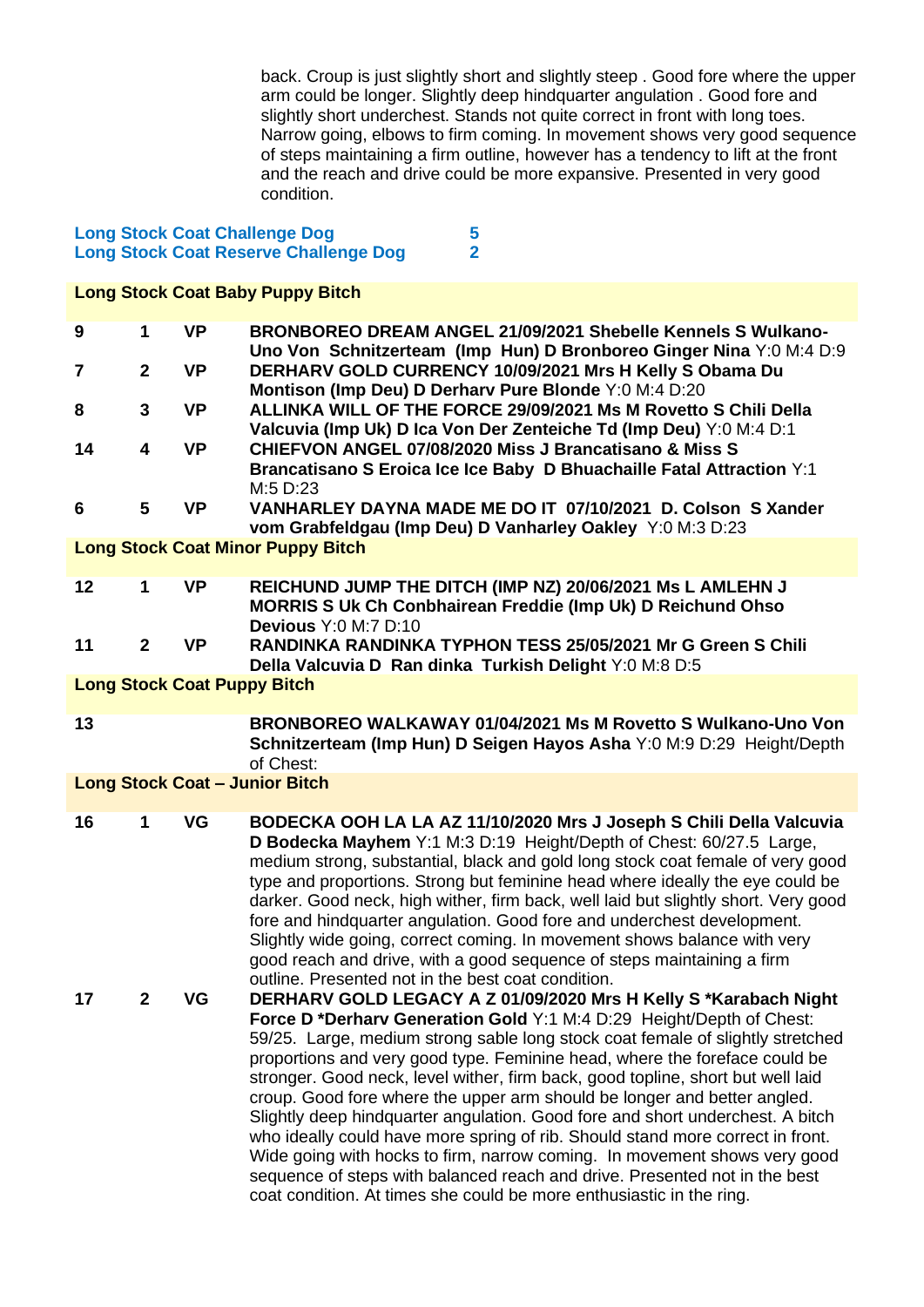**18 3 VG LORDAVO ONE OF A KIND 26/11/2020 Mr. D. Organ & Mrs. L. Organ S \*Lenny Vom Team Amada (Imp Grc) D Lordavo Midnight Fantasy** Y:1 M:2 D:4 Height/Depth of Chest: 58/28. Above medium size, medium strong, substantial black and gold long stock coat female of very good type and slightly deep proportions. Feminine head with good masking and slight Roman nose. Short neck carried a little erect. Normal wither, slight rise in the back, slightly short and slightly steep croup. Good fore where the upper arm should be longer. Very good hindquarter. Good fore and underchest development. Should stand more correct in front. Correct going, slightly narrow coming. Slight cast in the tail. In movement shows good sequence of steps where the reach should be more expansive and tends to carry the next a little erect. Presented not in the best coat condition. **19 4 VG ASHKENWAY YVETTE 11/09/2020 Miss SS Staub S Jayshell Nebraska D Manprince Have A Chance** Y:1 M:4 D:19 Height/Depth of Chest: 59/27.5. Above medium size, medium strong, substantial black and gold long stock coat female of very good type and proportions. Strong yet feminine head where ideally the eye could be darker. Short neck carried a little erect. Normal wither, firm back, slightly short and slightly steep croup. Good fore and slightly forward placed shoulder. Very good hindquarter angulation, good fore and underchest

> development. Should stand more correct in front. Slightly wide going, hocks to firm, correct coming. In movement shows very good sequence of steps where

### **Long Stock Coat Intermediate Bitch**

**22 1 VG SANJESSA REMEMBER ME AZ 12/07/19 Mr. Paul Stynes s UK Ch. Conbhairean Freddie (Imp uk) D Sanjessa Queen of Diamonds** Y:2 M:6 D:18 Height/Depth of Chest: 62/28.5. Oversize, black and gold long stock coat female of good type and slightly compact proportions. Strong yet feminine head, ears set a little wide. Good neck, normal withers, firm back, good topline. Slightly steep croup of good length. Good fore where the upper arm could be better angled. Very good hindquarter angulation. Should stand more correct in front. Slightly wide going, slightly narrow comingg. In movement shows very good sequence of steps with balanced reach and drive. Presented not in the best coat condition and should be firmer overall. **20 2 VG BHUACHAILLE FATAL ATTRACTION 30/08/2019 Miss J Brancatisano &** 

reach and drive should be more expansive.

**Miss S Brancatisano S Sundaneka Huggy Bear D Bhuachaille Xhibitionist** Y:2 M:5 D:0 Height/Depth of Chest:61/27. Very large, medium strong, substantial, black and gold long stock coat female of good type and proportions. Strong yet feminine head, good neck, level wither, good topline, slightly short croup of good length. Good fore where the upper arm should be longer and better angled. Very good hindquarter, good fore and slightly short underchest development. Should stand more correct in front. Correct going, slightly narrow coming. In movement shows good sequence of steps where the reach and drive should be more effective and the outline maintained and should be firmer overall.

## **Long Stock Coat Australian Bred Bitch**

**23 1 NA GRUNDLEHARDT PER SEMPRE 12/03/2019 Mrs L Pretty S Gewalt** 

**Tennessee Drummer (Ai) D Grundlehardt Eira** Y:2 M:10 D:18 Height/Depth of Chest: 61/27.5 Very large, medium strong, substantial black and gold long stock coat female of very good type and proportions. Strong, feminine head with good masking and very good expression. Very good neck, normal wither, firm back with a slight rise in the back. Slightly steep croup of good length. Very good fore and hindquarter angulation. Very good fore and underchest development. Correct going, slightly narrow coming. In movement shows very good sequence of steps with very good reach and drive maintaining a firm outline.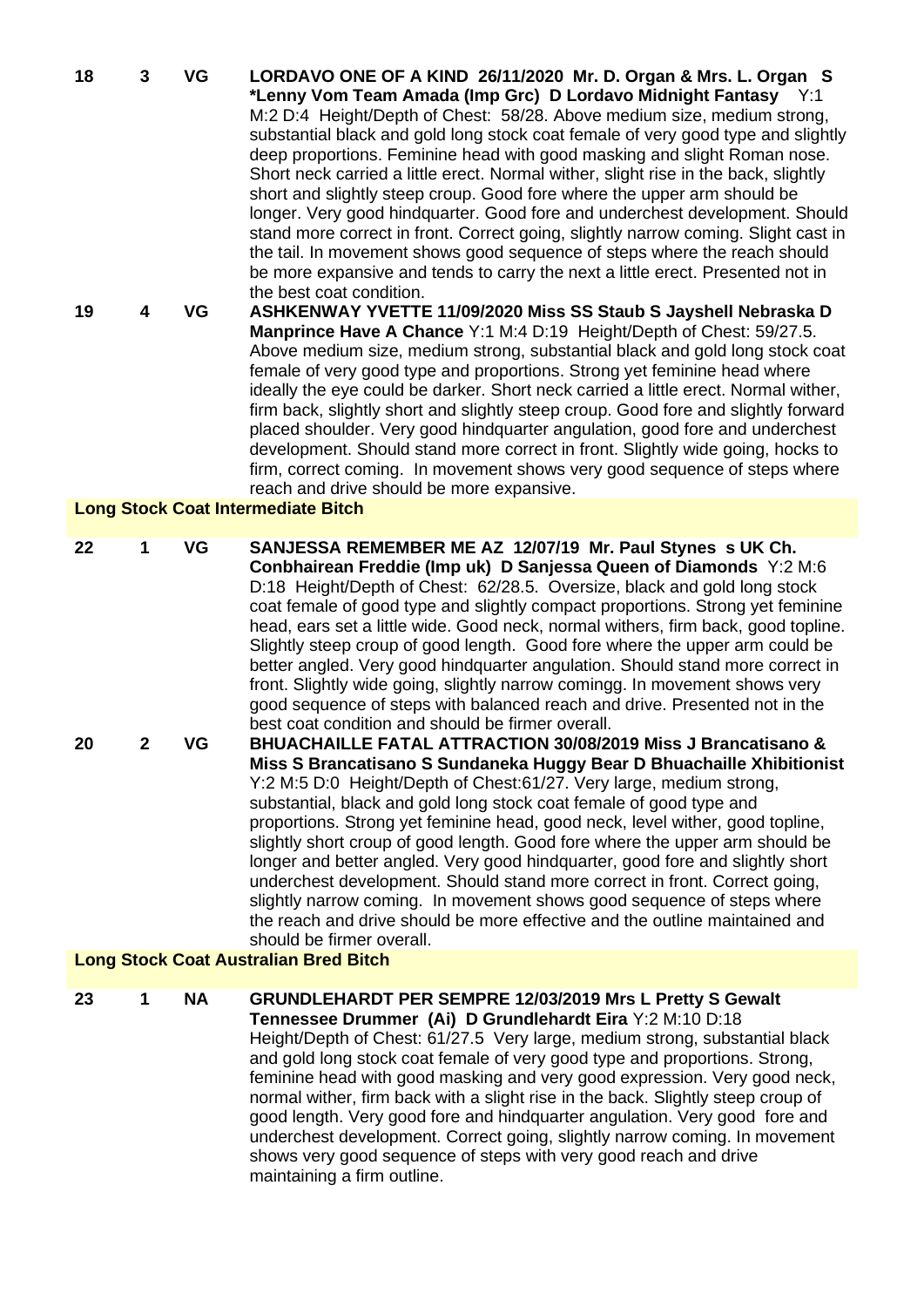## **Long Stock Coat Open Bitch**

**24 1 EXC \*CH MAADRICA ANYA AZ RN CCD ET TD 18/08/2017 Mrs D L Cameron S Conbhairean Karlos D Schaeferhund Nelke** Y:4 M:5 D:12 Height/Depth of Chest: 59.5/28. Large, medium strong, richly coloured black and gold long stock coat female of excellent type and proportions. Strong yet feminine head. Very good neck, high wither, good topline, slightly short but well laid croup. Good fore where ideally the upper arm could be longer. Very good hindquarter angulation. Very good fore and underchest development. Slightly wide going, slightly narrow coming. Should stand more correct in front. In movement shows very good sequence of steps with very good fore and hindquarter reach maintaining a good outline. Presented in good coat condition but could have been a little firmer overall.

**25 2 EXC LORDAVO ROYAL SYMPHONY 16/11/17 Mr. D. Organ & Mrs. L. Organ SCh. Jayshell Glasgow D Ch. Zandrac Duchess Satine Kryze** Y:4 M:2 D:14 Height/Depth of Chest:60/28. Large, medium strong substantial black and gold long stock coat female of excellent type and proportions. Strong, feminine head and expression, very good neck, high withers, slight rise behind, firm back, slightly short but well laid croup. Very good fore where ideally the upper arm could be slightly longer, very good hindquarter. Very good fore and underchest development. Should stand more correct in front. Correct going, slightly wide coming. In movement shows very good sequence of steps with very good fore and hindquarter drive maintaining a firm outline. At times tends to lift the front.

**27 3 EXC \*KARABACH QUITE A SKYWALKER AZ 16/04/2019 Ms M Rovetto S Uk Ch Conbhairean Freddie (Imp Uk) D Sadria Tillys Pepper** Y:2 M:9 D:14 Height/Depth of Chest: 61.5/28. Oversize, black and gold long stock coat female of very good type of slightly compact proportions. Ideally the saddle markings could be more pronounced. Strong yet feminine head with a slight Roman nose. Slightly short neck, high withers, good topline, steep croup of good length. Good fore where the upper arm could be longer and better angled. Very good hindquarter angulation. Good fore and very good underchest development. Should stand more correct in front. Wide going, hocks to firm, narrow coming. In movement shows very good sequence of steps with good reach and drive but could be firmer overall.

**26 4 EXC \*LORDAVO DARK ANGEL 21/05/2019 Mr D Organ & Mrs L Organ S Karabach Night Force D Lordavo Midnight Fantasy** Y:2 M:8 D:9 Height/Depth of Chest: 62/28. Oversize, black and gold long stock coat female of good type and slightly compact proportions. Feminine head with good expression. Good neck, level wither, slight rise in the back. Slightly steep and short croup. Good fore where the upper arm should be longer and better angled. Good hindquarter. Good fore and very good underchest development. Should stand more correct in front. Slightly wide going, hocks to firm, narrow coming. In movement shows good sequence of steps where the reach and drive should be more effective.

| <b>Long Stock Coat Challenge Bitch</b>         |                   |  |  |  |
|------------------------------------------------|-------------------|--|--|--|
| <b>Long Stock Coat Reserve Challenge Bitch</b> | 25                |  |  |  |
| <b>LSC Best Baby Puppy</b>                     | 9                 |  |  |  |
| <b>LSC Best Minor Puppy</b>                    | $12 \ \mathsf{ }$ |  |  |  |
| <b>LSC Best Puppy</b>                          | 13                |  |  |  |
| <b>LSC Best Junior</b>                         | 16                |  |  |  |
| <b>LSC Best Intermediate</b>                   | $\mathbf{2}$      |  |  |  |
| <b>LSC Best Australian Bred</b>                | 23                |  |  |  |
| <b>LSC Best Open</b>                           | 24                |  |  |  |
| <b>LSC Best Neuter</b>                         |                   |  |  |  |
| <b>LSC BEST OF BREED</b>                       | 24                |  |  |  |
| <b>LSC RUNNER UP BEST OF BREED</b>             | 25                |  |  |  |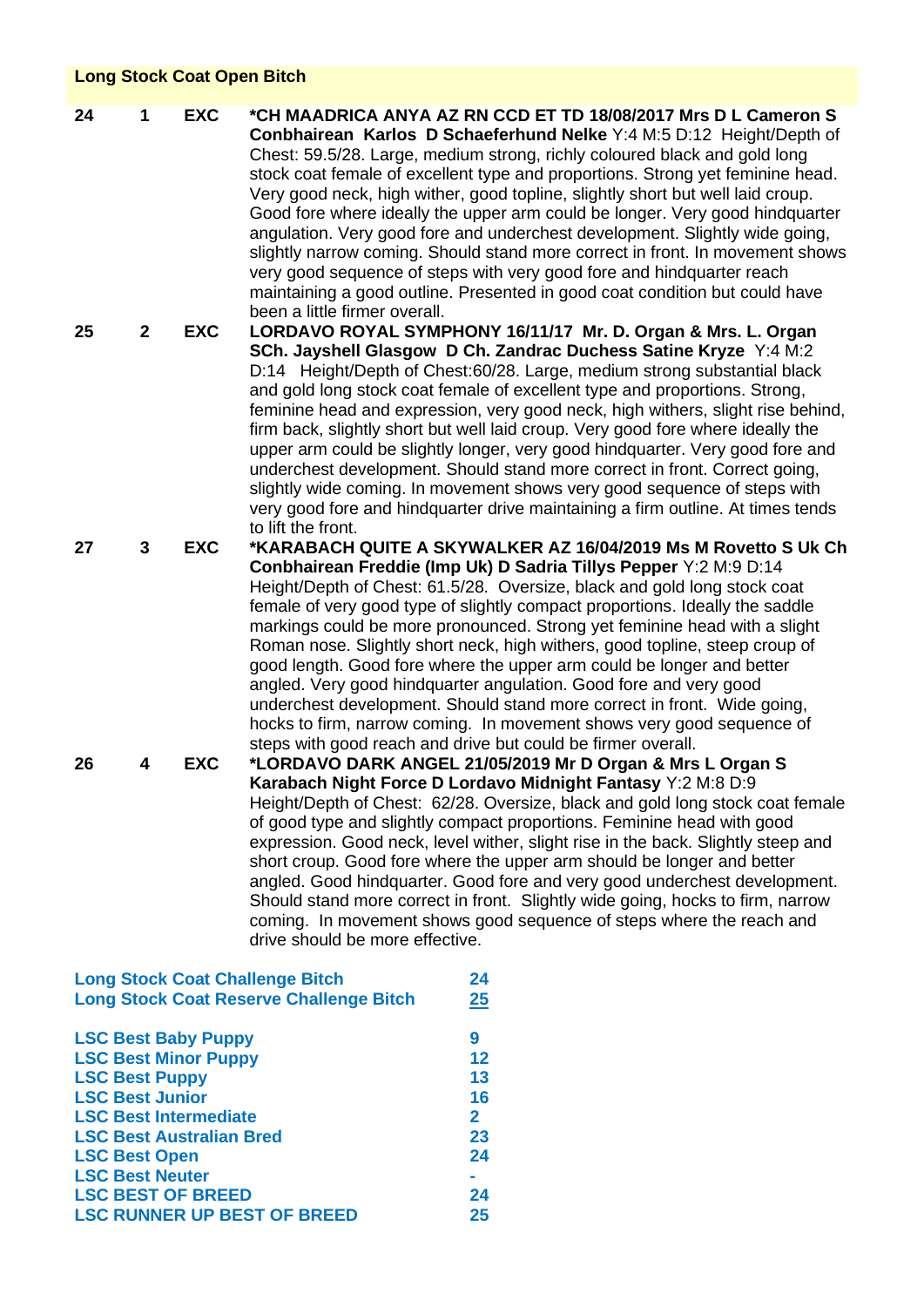|    | <b>Stock Coat Baby Puppy Dog</b> |                              |                                                                                                                                                                                                                                                                                                                                                                                                                                                                                                                                                                                                                                                                                                                                                                                                                                                                         |  |  |
|----|----------------------------------|------------------------------|-------------------------------------------------------------------------------------------------------------------------------------------------------------------------------------------------------------------------------------------------------------------------------------------------------------------------------------------------------------------------------------------------------------------------------------------------------------------------------------------------------------------------------------------------------------------------------------------------------------------------------------------------------------------------------------------------------------------------------------------------------------------------------------------------------------------------------------------------------------------------|--|--|
| 28 | 1                                | <b>VP</b>                    | DERHARV DANGEROUS MAN 10/09/2021 Mrs H Kelly S Obama Du<br>Montgison (Imp Deu) D Derharv Pure Blonde Y:0 M:4 D:20 :                                                                                                                                                                                                                                                                                                                                                                                                                                                                                                                                                                                                                                                                                                                                                     |  |  |
|    | <b>Stock Coat Puppy Dog</b>      |                              |                                                                                                                                                                                                                                                                                                                                                                                                                                                                                                                                                                                                                                                                                                                                                                                                                                                                         |  |  |
| 30 | 1                                | <b>VP</b>                    | FREINHAUF PREDAATOR 21/02/2021 Ms K Zimmerle & Ms J Cathie & Mrs<br>RT Knuckey & Mr KR Knuckey S Chili Della Valcuvia D Freinhauf Havoc<br>Y:0 M:11 D:9:                                                                                                                                                                                                                                                                                                                                                                                                                                                                                                                                                                                                                                                                                                                |  |  |
|    |                                  | <b>Stock Coat Junior Dog</b> |                                                                                                                                                                                                                                                                                                                                                                                                                                                                                                                                                                                                                                                                                                                                                                                                                                                                         |  |  |
| 31 | 1                                | VG                           | BRONACRE JALAPENO CHILIPOP 23/01/2021 Mrs S Cowie & Mr J Cowie<br>S Chile Della Valcuvia D Bronacre Salted Popcorn Y:1 M:0 D:7<br>Height/Depth of Chest: 65/29. Large, medium strong, substantial black and<br>gold male of very good type and proportions. Strong head with dark masking<br>and eye colour. Good neck, high withers, good topline. The croup is of good<br>length but steep. Very good fore and hindquarter angulation. Very good fore<br>and underchest development. Narrow going, hocks to firm, narrow coming. In<br>movement shows very good reach and drive where ideally the back could be<br>firmer. Has a slight cast in the tail.                                                                                                                                                                                                             |  |  |
|    |                                  | <b>Stock Coat Open Dog</b>   |                                                                                                                                                                                                                                                                                                                                                                                                                                                                                                                                                                                                                                                                                                                                                                                                                                                                         |  |  |
| 39 | 1                                | <b>EXC</b>                   | *CHILI DELLA VALCUVIA (IMP) 17/10/2017 K Zimmerle & M Groth & H<br>Green & H AND C Auwema & K AND R Knuckey S Ulkan Maikhus D Ora<br>Della Valcuvia Y:4 M:3 D:13 Height/Depth of Chest: 62/28. Medium size,<br>medium strong substantial richly coloured black and gold male of excellent type<br>and proportions. Strong, expressive, masculine head with very dark masking<br>and eye colour. Very good length of neck blended well into high withers, slight<br>rise behind, firm back, very good length and lay of the croup. Very good fore<br>and hindquarter angulation. Very good fore and underchest development. Wide<br>going, hocks could be firmer, correct coming. Shows enthusiastic movement<br>with very good sequence of steps with very good reach and drive, maintaining<br>a firm outline. Presented in very good condition.                       |  |  |
| 33 | $\overline{2}$                   | <b>EXC</b>                   | *ALWIN VOM HAUS NESGEN (IMP GMY) 16/02/2018 Lagogsd S Hugh Vom<br>Eichenplatz D Wicki Vom Gilkauerta Tooth Certificate No, 10130. Upper left<br>lateral incisors 202 & 203 removed due to accident. . Y:3 M:11 D:14<br>Height/Depth of Chest: 64.5/29. Above medium size, medium strong<br>substantial black and gold male of excellent type and proportions. Strong<br>masculine head with dark eye, where ideally the masking could be more<br>pronounced. Very good neck, high withers, firm back, good topline. The croup<br>is of good length but slightly steep. Very good fore where the upper arm could<br>be a little longer, very good hindquarter angulation. Good fore and underchest<br>development. Correct going and coming. In movement shows very good<br>sequence of steps with good reach and drive, however could be a little more<br>enthusiastic. |  |  |
| 36 | 3                                | VG                           | DUX DI CASA NOBILI (IMP ITA) 27/09/18 Mrs. E Parson s & Mr. G.<br>Parsons S Kik Crevni Mayestoso (Imp Ita) D Asia Di Casa Nobili Y:3 M:4<br>D:3 Height/Depth of Chest: 66/30.5. Very large, black and gold male of very<br>good type and proportions and richly pigmented. Strong masculine head with<br>dark mask and eyes. Ears tip back. Very good neck, high withers, firm back,<br>good topline, just slightly short croup. Good fore where the upper arm could be<br>slightly better angled and very good hindquarter angulation. Good fore and<br>very good underchest development. Correct coming and going. In movement<br>shows very good sequence of steps, balanced reach and drive however has a<br>tendency to lift at the front. Presented a little out of coat.                                                                                         |  |  |
| 37 | 4                                | <b>EXC</b>                   | *AUST CH. ZANDRAC JAGUAR 29/04/2018 Shebelle Kennels S<br>Conbhairean Karlos (Imp Uk) D Zandrac Its A Love Thing Y:3 M:9 D:1<br>Height/Depth of Chest: 64/31. Above medium size, medium strong black and                                                                                                                                                                                                                                                                                                                                                                                                                                                                                                                                                                                                                                                                |  |  |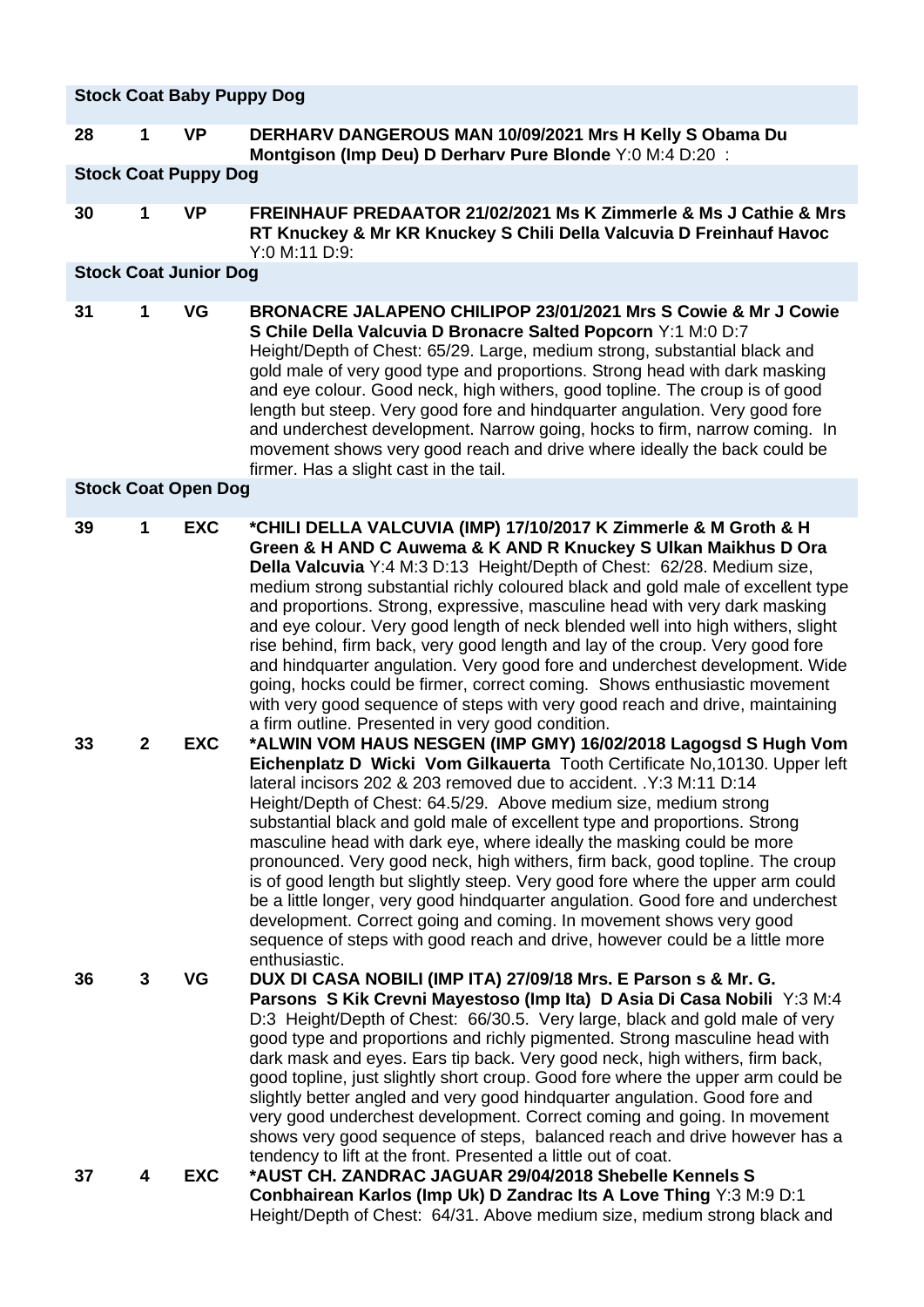| 38 | 5              | <b>EXC</b> | gold male of very good type and proportions. Strong masculine head, good<br>neck, normal withers, good topline, the croup is slightly steep combined with a<br>high tail set. Good fore where the upper arm could be better angled. Very good<br>hindquarter angulation. Very good fore and underchest development. Wide<br>going, correct coming. Shows enthusiastic movement with good sequence of<br>steps, balanced reach and drive maintaining a firm outline.<br>*CH HASENWAY DADDY COOL 'A' 'Z' SWN 04/09/2018 Mr J G Strachan &<br>Mrs J A Strachan S Macho Vom Lamorak Ger.fh-2.lpo3 (Imp Deu) D Zicke<br>Vom Feuermelder Ipo 1 (Imp Deu) Y:3 M:4 D:26 Height/Depth of<br>Chest:65/30. Large, medium strong, black and gold male who could be a little<br>more substantial overall. Good head where ideally the underjaw could be<br>stronger and the masking more pronounced. Normal withers, good topline,<br>slightly short but well laid croup. Good fore where the upper arm should be<br>longer and better angled and very good hindquarter angulation. Good fore and<br>underchest development. Correct going and coming. In movement shows very<br>good sequence of steps with balanced reach and drive maintaining a firm<br>outline. Presented out of coat. |
|----|----------------|------------|--------------------------------------------------------------------------------------------------------------------------------------------------------------------------------------------------------------------------------------------------------------------------------------------------------------------------------------------------------------------------------------------------------------------------------------------------------------------------------------------------------------------------------------------------------------------------------------------------------------------------------------------------------------------------------------------------------------------------------------------------------------------------------------------------------------------------------------------------------------------------------------------------------------------------------------------------------------------------------------------------------------------------------------------------------------------------------------------------------------------------------------------------------------------------------------------------------------------------------------------------------------------------------|
| 34 | 6              | <b>EXC</b> | *CH JAYSHELL NEBRASKA AZ 04/12/2015 Mrs N McDermott S *Ch                                                                                                                                                                                                                                                                                                                                                                                                                                                                                                                                                                                                                                                                                                                                                                                                                                                                                                                                                                                                                                                                                                                                                                                                                      |
|    |                |            | Fremont Hells Bell Az D *Ch Jayshell Winona Az Y:6 M:1 D:26<br>Height/Depth of Chest: 63.5/30. Just above medium size, medium strong<br>substantial black and gold male of very good type and proportions. Strong<br>head, dark eye, the ears are set a little low. Good neck, level wither, good<br>topline. Just slightly short and slightly steep croup. Good fore where the upper<br>arm could be longer and better angled. Very good hindquarter. Good fore and<br>underchest development. Correct going and coming. In movement shows very<br>good sequence of steps and balance where the outline could be better<br>maintained throughout the class.                                                                                                                                                                                                                                                                                                                                                                                                                                                                                                                                                                                                                   |
| 35 | $\overline{7}$ | <b>EXC</b> | *BRONACRE POPPED TO THE MAXX 'A'Z' TD ET 04/02/2019 Mrs D<br>Oldfield & Mr R Oldfield S Seigen Bliss Myass D Bronacre Salted Popcorn<br>Et Y:2 M:11 D:26 Height/Depth of Chest: 65/31. Above medium size, medium<br>strong, substantial black and gold male of good type and proportions. Strong<br>masculine head with a slight Roman nose. Good neck, level wither slight dip<br>behind. Slight peak in the back. Slightly steep croup of good length. Good fore<br>where the upper arm should be longer and better angled. Very good<br>hindquarter angulation. Good fore and underchest development. Slightly wide<br>going, wide coming. In movement shows good sequence of steps where the<br>reach and drive could be more pronounced and the outline better maintained.                                                                                                                                                                                                                                                                                                                                                                                                                                                                                                |
|    |                |            |                                                                                                                                                                                                                                                                                                                                                                                                                                                                                                                                                                                                                                                                                                                                                                                                                                                                                                                                                                                                                                                                                                                                                                                                                                                                                |

#### **Stock Coat Challenge Dog 39 Stock Coat Reserve Challenge Dog 33**

|    |                                     |           | <b>Stock Coat Baby Puppy Bitch</b>                                                                                                                           |  |  |
|----|-------------------------------------|-----------|--------------------------------------------------------------------------------------------------------------------------------------------------------------|--|--|
| 42 | 1.                                  | <b>VP</b> | BLAKNGOLD Z Z ZINGER 25/08/2021 Ms V Stocks S Lashadas Z Z Top D<br><b>Blakngold Get Rich Quick Y:0 M:5 D:5</b>                                              |  |  |
| 41 | $\mathbf{2}$                        | <b>VP</b> | TONAKER DALLAS 31/08/2021 Mr P Flynn & Mr T Schoemaker S Alwin<br>Vom Haus Nesgen (Imp Gmy) D Tonaker Mollie Y:0 M:4 D:30                                    |  |  |
|    | <b>Stock Coat Minor Puppy Bitch</b> |           |                                                                                                                                                              |  |  |
| 43 | 1                                   | <b>VP</b> | <b>BLUEMAX SIA 17/06/2021 Ms A BRINKWORTH &amp; Mr P NEALE &amp; Mrs E</b><br>NEALE S Chili Della Valcuvia (Imp Uk) D Bluemax Salted Pretzel Y:0 M:7<br>D:13 |  |  |
| 45 | $\mathbf{2}$                        | VP.       | CINDERHOF SANSAA 12/05/2021 Mr J G Strachan & Mrs J A Strachan S<br>Chili Della Valcuvia (Imp Uk) D Stobar Gambaa Y:0 M:8 D:18                               |  |  |
| 44 | 3                                   | VP.       | RANDINKA THUNDA STORM 25/05/21 Mrs. M. F. Burgess & Mr. J. C.<br>Burgess S Chili Della Valcuvia (mp UK) D Randinka Turkish Delight Y:0<br>$M:8$ D:25         |  |  |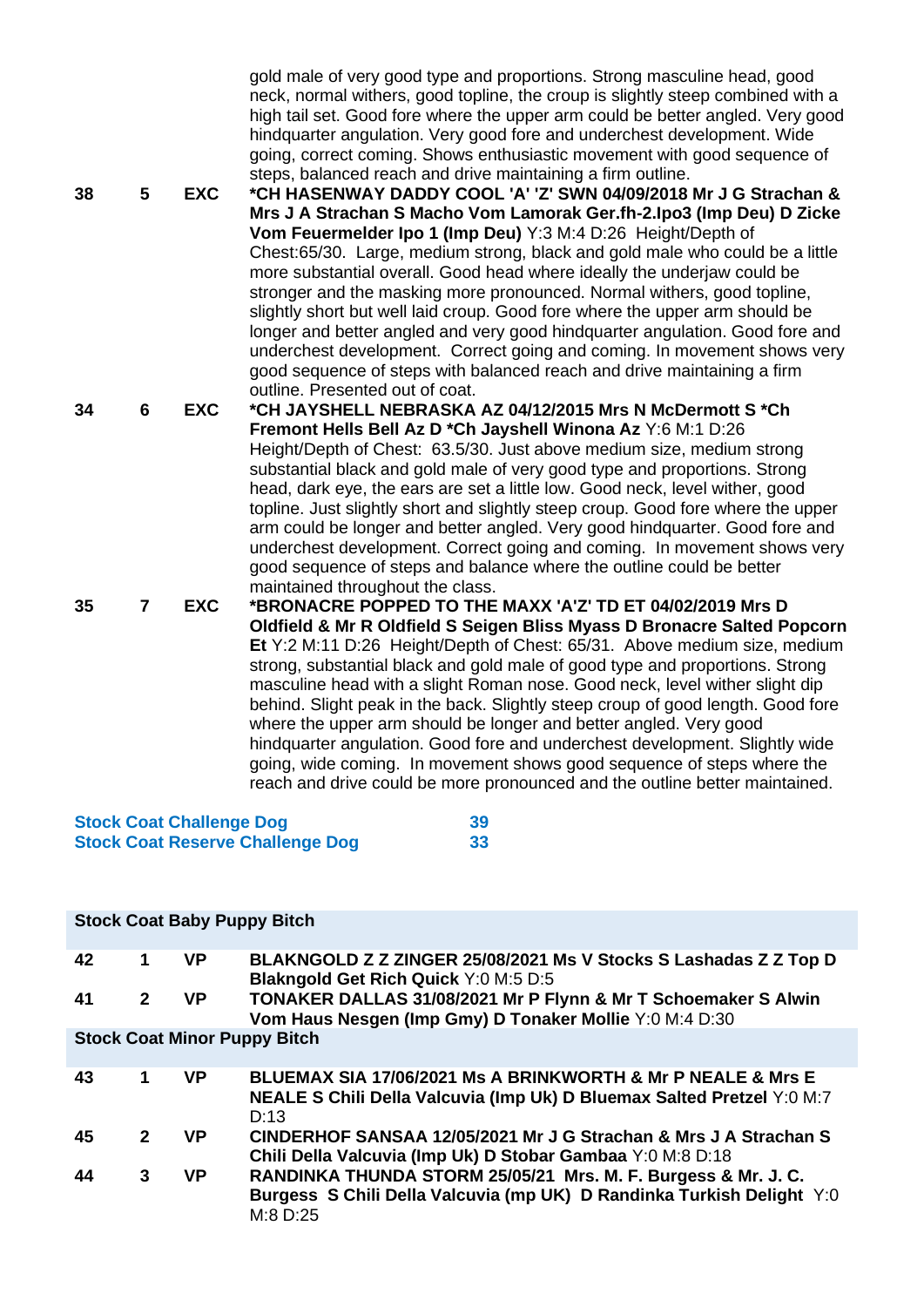|    | <b>Stock Coat Puppy Bitch</b> |                                |                                                                                                                                                                                                                                                                                                                                                                                                                                                                                                                                                                                                                                                                                                               |  |  |  |
|----|-------------------------------|--------------------------------|---------------------------------------------------------------------------------------------------------------------------------------------------------------------------------------------------------------------------------------------------------------------------------------------------------------------------------------------------------------------------------------------------------------------------------------------------------------------------------------------------------------------------------------------------------------------------------------------------------------------------------------------------------------------------------------------------------------|--|--|--|
| 49 | $\mathbf{1}$                  | <b>VP</b>                      | BRONBOREO GINGER MEG 07/03/2021 Shebelle Kennels S Wulkano-Uno<br>Von Schnitzerteam D Bronboreo Ginger Nina Y:0 M:10 D:23                                                                                                                                                                                                                                                                                                                                                                                                                                                                                                                                                                                     |  |  |  |
| 47 | $\mathbf{2}$                  | <b>VP</b>                      | BRONBOREO FANNY BOO 24/04/2021 Mrs T Hill S Wulkano-Uno Von<br>Schnitzerteam (Imp Hun) D Bronboreo Vejaja Y:0 M:9 D:6                                                                                                                                                                                                                                                                                                                                                                                                                                                                                                                                                                                         |  |  |  |
| 48 | 3                             | <b>VP</b>                      | LEGIONAIRE ZARA 13/02/21 Legionaire Kennels s Conbhairean Freddie<br>D Cinderhof Ninaa Y: 0 M:11 D:17                                                                                                                                                                                                                                                                                                                                                                                                                                                                                                                                                                                                         |  |  |  |
| 46 | 4                             | <b>VP</b>                      | FREEVALE UNTOLD STORY 19/04/2021 Ms N Goudey S Olymph Vom<br>Larchenhain (Imp Deu) D Freevale Up To No Good Y:0 M:9 D:11                                                                                                                                                                                                                                                                                                                                                                                                                                                                                                                                                                                      |  |  |  |
|    |                               | <b>Stock Coat Junior Bitch</b> |                                                                                                                                                                                                                                                                                                                                                                                                                                                                                                                                                                                                                                                                                                               |  |  |  |
| 53 | 1                             | VG                             | FREINHAUF NIGELLA AZ 25/09/2020 Mrs T Hill S Chilli Della Valcuvia<br>(Imp Italy) D Freinhauf Elle Mcpherson Y:1 M:4 D:5 Height/Depth of Chest:<br>60.5/28.5. Very large, medium strong substantial black and gold female of<br>excellent type and proportions. Strong yet feminine head with very good<br>masking and expression. Very good neck, high withers, firm back, good topline.<br>The croup is of very good length and lay. Very good fore and hindquarter<br>angulation. Good fore and underchest. Slightly wide going, correct coming. In<br>movement shows very good sequence of steps with very good reach and drive<br>maintaining a firm outline. Presented not in the best coat condition.  |  |  |  |
| 51 | $\mathbf{2}$                  | VG                             | CINDERHOF ROMAA 05/10/2020 Miss J Cathie S Chili Della Valcuvia D<br>Vanland Ava Y:1 M:3 D:25 Height/Depth of Chest:60/27.5. Large, medium<br>strong black and gold female of very good type and proportions. Strong yet<br>feminine head with dark eye and masking. Very good neck, high withers, firm<br>back good topline. Slightly short slightly steep croup. Good fore where the<br>upper arm could be a little better angled. Very good hindquarter angulation.<br>Good fore and underchest development. Correct going, correct coming. In<br>movement shows very good sequence of steps, reach and drive maintaining a<br>firm outline.                                                               |  |  |  |
| 52 | 3                             | VG                             | WILLMAURS GIDGET GIRL 30/12/20 Mr. W., Goodwin & Mrs. M. Goodwin<br>S Willmaurs Romnford Reggie D Stobar Carlotte Y:1 M:1 D:0 Height/Depth<br>of Chest: 58.5/28. Above medium size, medium strong black and gold female<br>of very good type and proportions. Strong yet feminine head, good neck,<br>normal withers, firm back, slightly short croup. Good fore and hindquarter<br>angulation. Good fore and underchest development. Correct going, correct<br>coming. In movement shows a very good sequence of steps, balanced<br>movement with very good reach and drive. Presented a little out of coat.                                                                                                 |  |  |  |
| 54 | 4                             | VG                             | BODECKA QUIZ 29/01/2021 Mrs J Joseph S Ch. Bodecka Grandslam D<br>Bodecka Mystique Y:1 M:0 D:1 Height/Depth of Chest: 60.5/27. Very large,<br>medium strong, black and gold female of very good type and proportions.<br>Strong but feminine head. Very good neck, normal withers, slight rise behind.<br>Slightly short, slightly steep croup. Very good fore where the upper arm could<br>be longer and better angled and very good hindquarter. Good fore and<br>underchest development. Correct going and correct coming. In movement<br>shows good sequence of steps, very good drive where the reach could be<br>more effective and maintains a firm outline.                                           |  |  |  |
| 50 | 6                             | VG                             | <b>BRONACRE SCORCHED CHILIPOP 23/01/2021 Bronacre Kennels S Chili</b><br>Della Valcuvia (Imp Uk) D Bronacre Salted Popcorn E.t. Y:1 M:0 D:7<br>Height/Depth of Chest: 57/26. Medium size, medium strong black and gold<br>female of very good type and proportions. Strong yet feminine head, slightly<br>short neck, level wither. Good top line, slightly short slightly steep croup. Good<br>fore where the upper arm should be longer and better angled. Very good<br>hindquarter. Good fore and underchest development. Slightly wide going,<br>hocks to firm, correct coming. In movement shows very good sequence of<br>steps with good fore and hindquarter drive where the back could remain firmer. |  |  |  |
| 57 | 7                             | VG                             | BRONACRE ICE WINTER KNIGHT A 12/09/20 Mrs. A. Mellor SCh.<br>Hasenway Wild Knight (AI) ET D Bronacre Blue Ice Y:1 M:4 D:18                                                                                                                                                                                                                                                                                                                                                                                                                                                                                                                                                                                    |  |  |  |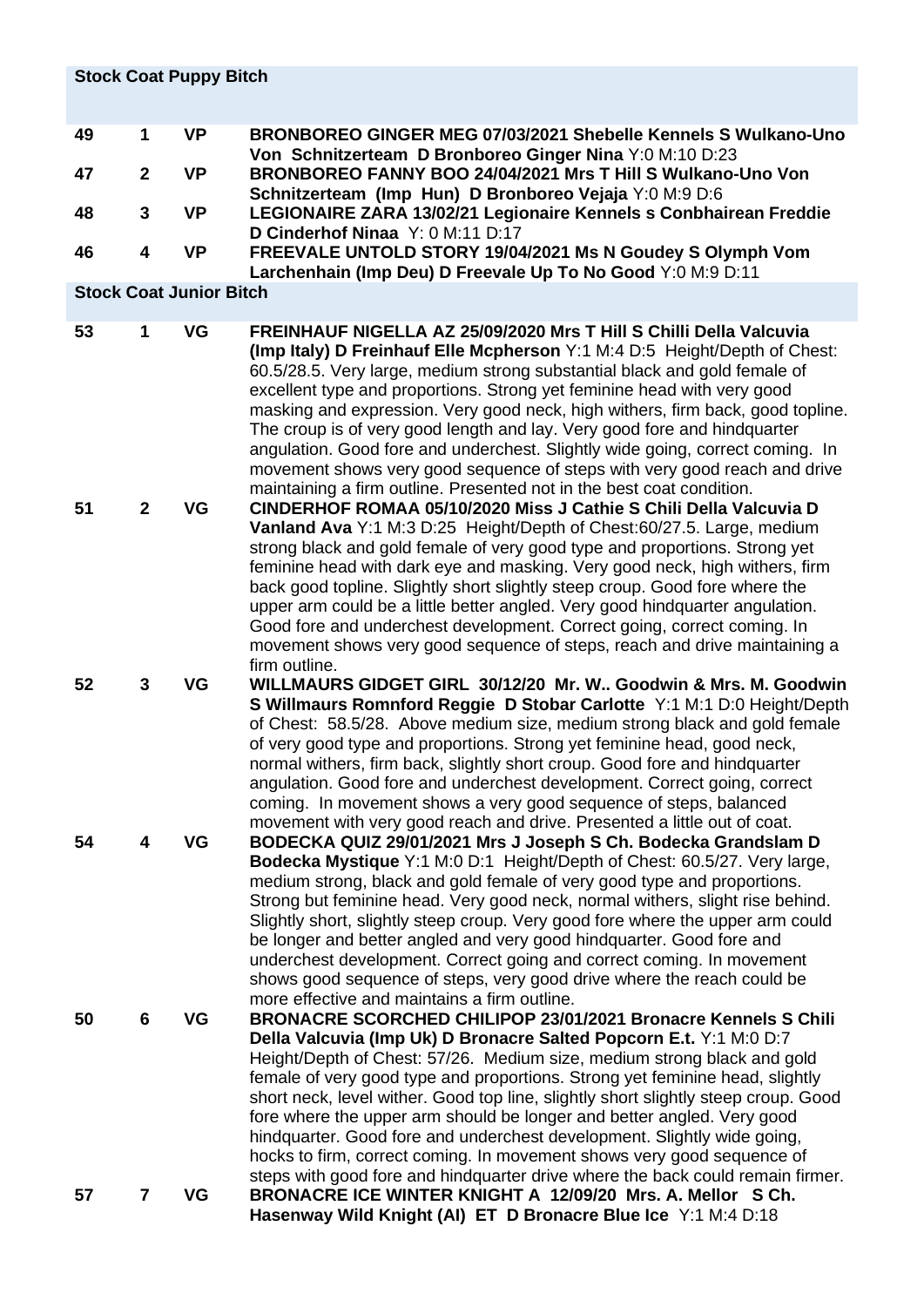Roman nose. Good neck, normal withers. Good topline, slightly short but well laid croup. Good fore where the upper arm could be longer and better angled. very good hindquarter.Good fore and underchest. Slightly wide going, slightly narrow coming. In movement shows good sequence of steps where the reach and drive could be more effective and the back firmer.

**58 5 VG CH BRONACRE INDIAN SUMMER KNIGHT (AI) 12/09/2020 Mrs E Neale & Miss V McGinty & Mr P Neale S Ch Hasenway Wild Knight (A Et D Ch Bronacre Blue Ice** Y:1 M:4 D:18 Height/Depth of Chest: 57.5/26. Medium size, medium strong, black and gold female of very good type and proportions. Strong yet feminine head. Good neck, high withers, firm back, slightly short slightly steep croup. Very good fore where the upper arm could be longer and better angled and very good hindquarter angulation. Good fore and underchest development. Slightly wide going, correct coming. In movement shows good sequence of steps where the reach and drive should be more effective.

Height/Depth of Chest: 61/27. Very large, medium strong substantial black and gold female of good type and proportions. Strong head with a slight

### **Stock Coat Intermediate Bitch**

| 64 | 1              | VG        | RANDINKA HONEYSUCKLE 13/02/2019 Mr G Green S*Albata Nicco D<br>*Bodecka A Cut Above Y:2 M:11 D:17 Height/Depth of Chest:61/29.5. Very<br>large, medium strong black and gold female of excellent type and proportions.<br>Strong yet feminine head where ideally the mask could be more pronounced.<br>Very good neck, high withers, firm back, slight peak. Very good length and lay<br>of the croup. Very good fore where the upper arm could be slightly longer. Very<br>good hindquarter. Good fore and underchest development. Correct going,<br>correct coming. In movement shows very good sequence of steps with very<br>good reach and drive transmitted through a firm back. Presented a little out of              |
|----|----------------|-----------|-------------------------------------------------------------------------------------------------------------------------------------------------------------------------------------------------------------------------------------------------------------------------------------------------------------------------------------------------------------------------------------------------------------------------------------------------------------------------------------------------------------------------------------------------------------------------------------------------------------------------------------------------------------------------------------------------------------------------------|
| 61 | $\overline{2}$ | VG        | coat.<br>STARKHUND STRAIGHT OUTA HELL 30/01/20 Mrs. A. Barr and Mr. J.<br>Barr S Ch. Schaeferhund Xesko D Arristar Lyka Bat Outa Hell Y:2 M:0<br>D:0 Height/Depth of Chest: 59.5/26. Large, medium strong black and gold<br>female of very good type and proportions. Very good feminine head with good<br>masking. Good neck, normal withers, good topline, slightly short and slightly<br>steep croup. Very good fore where the upper arm could be slightly longer and<br>better angled. Very good hindquarter. Good fore and underchest development.<br>Slightly wide going, correct coming. In movement shows very good sequence<br>of steps with good reach and drive. Presented in very good condition.                 |
| 63 | 3              | VG        | BRONACRE ICE ICE MAGIC 09/12/2019 Mrs RHONDA Davison S Ch<br>Hasenway Wild Knight D Bronacre Blue Ice Y:2 M:1 D:21 Height/Depth of<br>Chest: 59/27. Above medium size, medium strong black and gold female of<br>very good type and proportions. Strong yet feminine head with a slight Roman<br>nose. Good neck, normal wither, good topline, slightly short and slightly steep<br>croup. Very good fore where the upper arm could be slightly better angled.<br>Very good hindquarter. Good fore and underchest development Correct going,<br>hocks to firm, correct coming. In movement shows very good sequence of<br>steps, balanced reach and drive where the back should be firmer. She tends to<br>lift in the front. |
| 66 | 4              | VG        | SHEBELLE TINKERBELL 15/06/20 Shebelle Kennels S UK Ch<br>Conbhairean Freddie (Imp UK) D Grand Ch. Schaeferhund Ballleena CD<br><b>ET</b> Y:1 M:7 D:15 Height/Depth of Chest:56/27. Medium size, medium strong,<br>substantial black and gold female of slightly deep proportions and good type.<br>Strong yet feminine head. Ideally the neck could be longer. Normal withers,<br>good topline, slightly short and slightly steep croup. Very good fore where the<br>upper arm could be longer. Very good hindquarter. Good fore and underchest<br>development. Correct going, correct coming. In movement shows good<br>sequence of steps where the reach and drive could be more pronounced and<br>the back firmer.         |
| 65 | 5              | <b>VG</b> | BRONACRE BUTTERSCOTCH BLISS AZ CCD RN SWN 22/08/2019 Mr P<br>Howard & Mrs D Howard S Uk Ch. Conbhairean Freddie (Imp Uk) D                                                                                                                                                                                                                                                                                                                                                                                                                                                                                                                                                                                                    |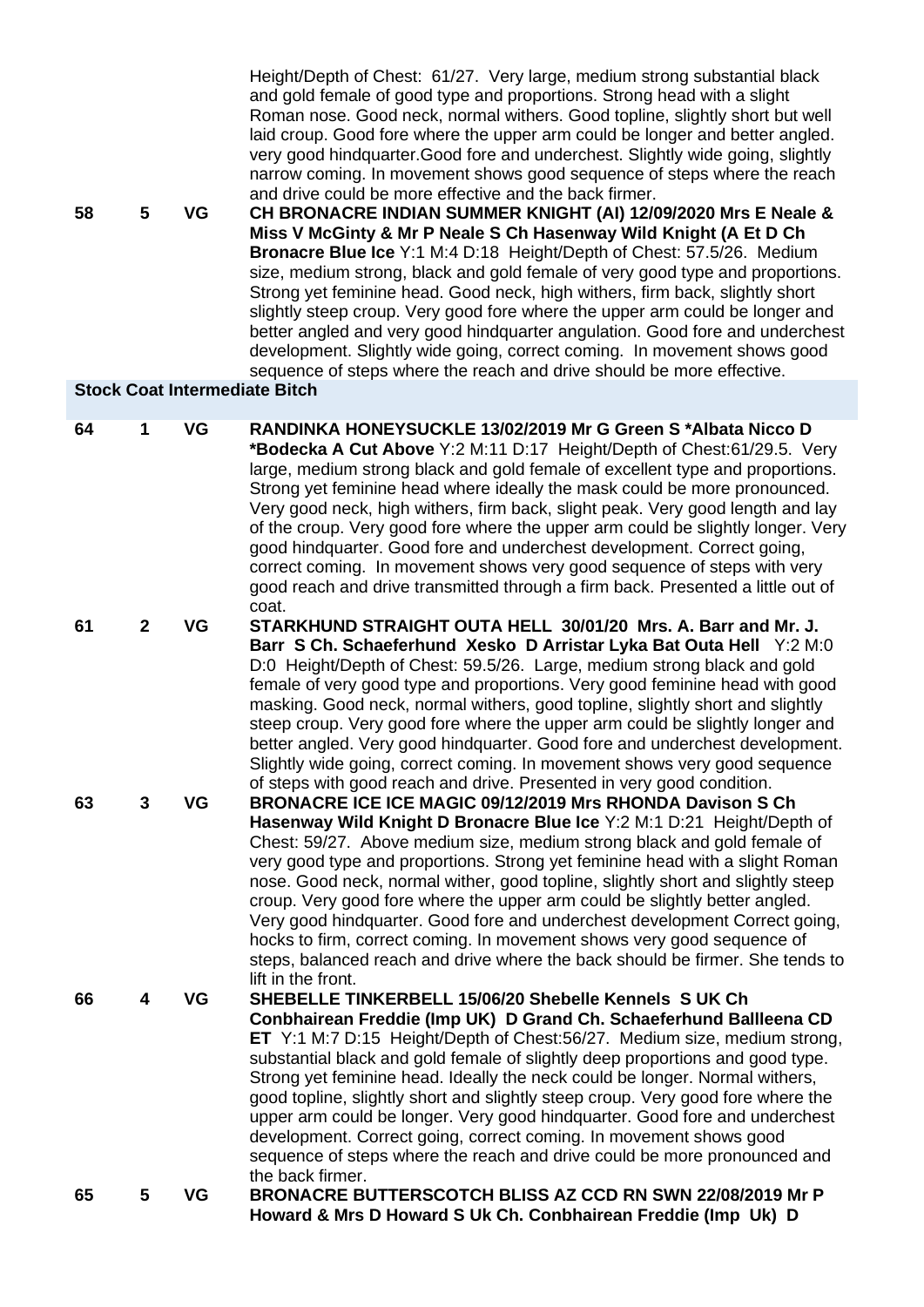**Bronacre Salted Licorice** Y:2 M:5 D:8 Height/Depth of Chest:59/26. Above medium size, medium strong black and gold female of good type and proportions. Strong yet feminine head with slight Roman nose and slightly round eye. Ideally the neck could be longer. Level withers, good topline, slightly short and slightly steep croup. Good fore where the upper arm should be longer and better angled. Slightly short lower thigh. Good fore and slightly short underchest. Correct going, correct coming. In movement shows good sequence of steps where the reach and drive should be more effective and the backline firmer.

## **Stock Coat Australian Bred Bitch**

**67 1 NA TAURORN CHARDONAY AND GUCCI 04/01/2020 Mrs M Macdonald S Uk. Ch.conbhairean Freddie D Taurorn Take That** Y:2 M:0 D:26 Height/Depth of Chest: 58/26.5 Above medium size medium strong black and gold female of good type. Good head and expression. Good length of neck, high withers, slightly short slightly steep croup. Very Good fore and hindquarter angulation. Good fore and underchest development. Wide going, correct coming. In movement shows good sequence of steps where the reach and drive should be more effective and the back firmer.

### **Stock Coat Open Bitch**

| 71 | 1              | <b>EXC</b>                        | *KELINPARK ROZATA A Z 23/09/2018 Mr A Leverett S Djambo Vom<br>Fichtenschlag D Kelinpark Butterscotch Y:3 M:4 D:7 Height/Depth of<br>Chest: 61/29.5. Very large, medium strong black and gold female of very<br>excellent type and proportions. Feminine head with dark eye and slight Roman<br>nose. Good neck held a little erect. Normal withers with a slight rise behind.<br>Slightly steep croup of good length. Good fore where the upper arm could be<br>longer and better angled. Very good hindquarter angulation. Good fore and<br>underchest development. Slightly wide going, correct coming. Shows<br>enthusiastic movement with very good sequence of steps with balanced reach<br>and drive and a firm back. Presented in very good condition |
|----|----------------|-----------------------------------|---------------------------------------------------------------------------------------------------------------------------------------------------------------------------------------------------------------------------------------------------------------------------------------------------------------------------------------------------------------------------------------------------------------------------------------------------------------------------------------------------------------------------------------------------------------------------------------------------------------------------------------------------------------------------------------------------------------------------------------------------------------|
| 68 | $\overline{2}$ | <b>EXC</b>                        | *BLUEMAX SALTED PEANUT 'A' 'Z' 23/04/2019 Ms A BRINKWORTH & Mr                                                                                                                                                                                                                                                                                                                                                                                                                                                                                                                                                                                                                                                                                                |
|    |                |                                   | P NEALE & Mrs E NEALE S *Bluemax Say Bombs Away (Ai) A Z D<br>*Bluemax Salted Pretzel A Z Y:2 M:9 D:7 Height/Depth of Chest:57/28.<br>Medium size, strong, substantial black and gold female of excellent type and<br>proportions. Strong yet feminine head where ideally the masking could be more<br>pronounced. Very good length of neck, normal withers, good topline and just<br>slightly short croup. Very good fore where the upper arm could be a little<br>longer. Very good hindquarter. Very good fore and underchest development.<br>Hocks to firm going, correct coming. In movement shows good sequence of<br>steps with very good reach and drive. Ideally the back could be firmer.                                                           |
| 70 | 3              | <b>EXC</b>                        | *BODECKA MYSTIQUE AZ 14/11/2018 Mrs J Joseph S Ch. Seigen Suris<br>Alfie D Bodecka Zensation Y:3 M:2 D:16 Height/Depth of Chest:61/29. Very<br>large, black and gold female of very good type and proportions. Strong yet<br>feminine head, slight Roman nose. Very good neck, normal withers, good<br>topline, well laid slightly but short croup. Very good fore where the upper arm<br>could be longer. Very good hindquarter. Good fore and underchest. Correct<br>going, correct coming. In movement shows good sequence of steps with very<br>good reach and drive.                                                                                                                                                                                     |
|    |                | <b>Stock Coat Challenge Bitch</b> | 71                                                                                                                                                                                                                                                                                                                                                                                                                                                                                                                                                                                                                                                                                                                                                            |

| <b>SLUCK GOAL GRANDERING DILGTI</b>       |    |
|-------------------------------------------|----|
| <b>Stock Coat Reserve Challenge Bitch</b> | 68 |
| <b>SC Best Baby Puppy</b>                 | 28 |
| <b>SC Best Minor Puppy</b>                | 43 |
| <b>SC Best Puppy</b>                      | 49 |
| <b>SC Best Junior</b>                     | 53 |
| <b>SC Best Intermediate</b>               | 64 |
| <b>SC Best Australian Bred</b>            | 67 |
|                                           |    |